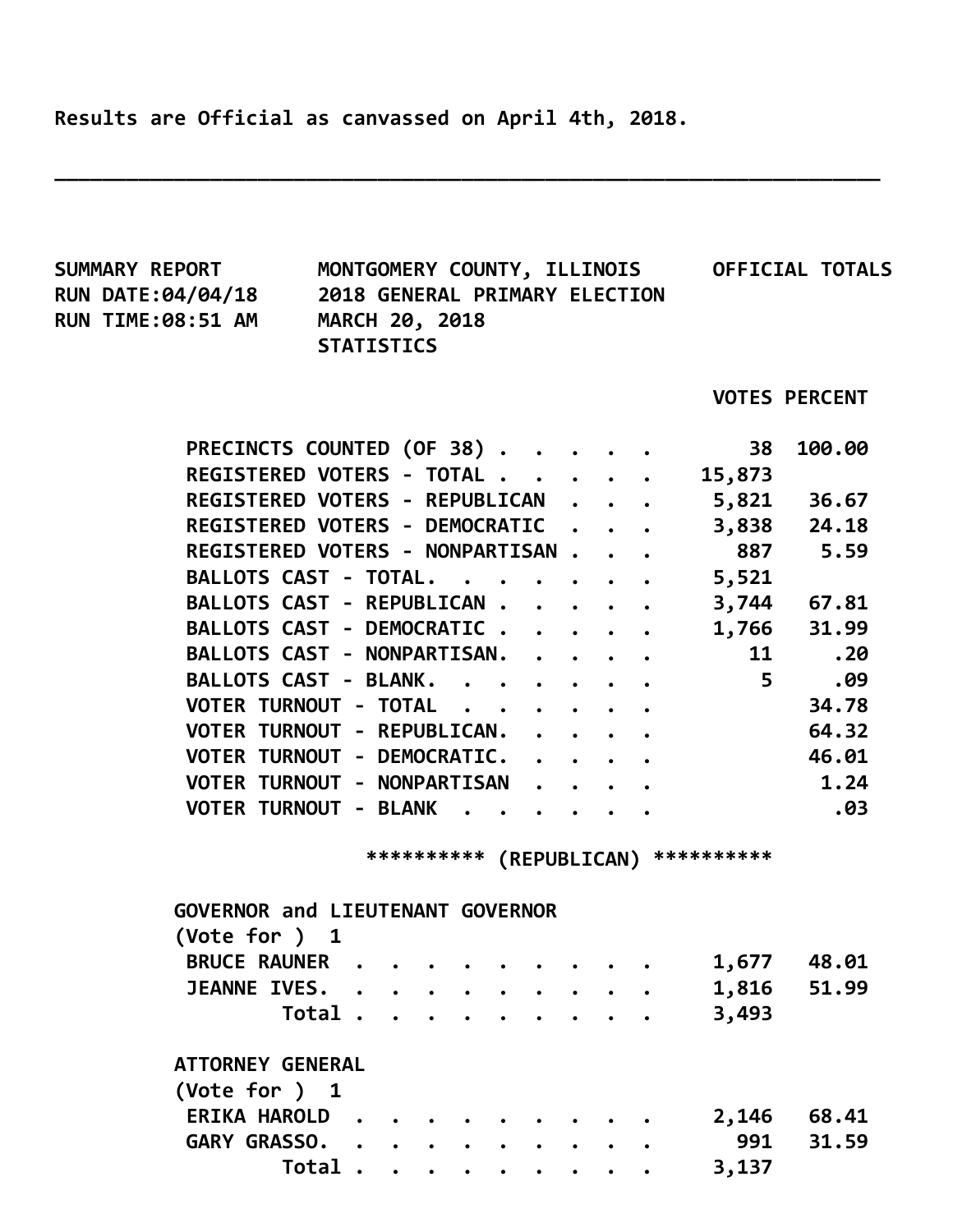SECRETARY OF STATE (Vote for ) 1 JASON HELLAND . . . . . . . . . . 2,859 100.00 Total . . . . . . . . . 2,859 **COMPTROLLER** (Vote for ) 1 DARLENE SENGER. . . . . . . . . 2,833 100.00 Total . . . . . . . . . 2,833 TREASURER (Vote for ) 1 JIM DODGE . . . . . . . . . . 2,814 100.00 Total . . . . . . . . . 2,814 US REPRESENTATIVE IN CONGRESS 13TH DIST (Vote for ) 1 RODNEY DAVIS . . . . . . . . . 3,138 100.00 Total . . . . . . . . . 3,138 STATE SENATOR IN THE 48TH DISTRICT (Vote for ) 1 SETH MCMILLAN . . . . . . . . . . 2,841 100.00 Total . . . . . . . . . 2,841 STATE REPRESENTATIVE IN THE GENERAL ASSEMBLY REPRESENTATIVE 95TH DIST (Vote for ) 1 AVERY BOURNE . . . . . . . . . 3,027 100.00 Total . . . . . . . . . 3,027 COUNTY CLERK MONTGOMERY COUNTY (Vote for ) 1 SANDY LEITHEISER . . . . . . . . 3,378 100.00 Total . . . . . . . . . 3,378 COUNTY TREASURER MONTGOMERY COUNTY (Vote for ) 1 DANIEL T. ROBBINS. . . . . . . . 1,668 49.48 JAY L. MARTIN . . . . . . . . . . 1,703 50.52 Total . . . . . . . . . 3,371

COUNTY SHERIFF MONTGOMERY COUNTY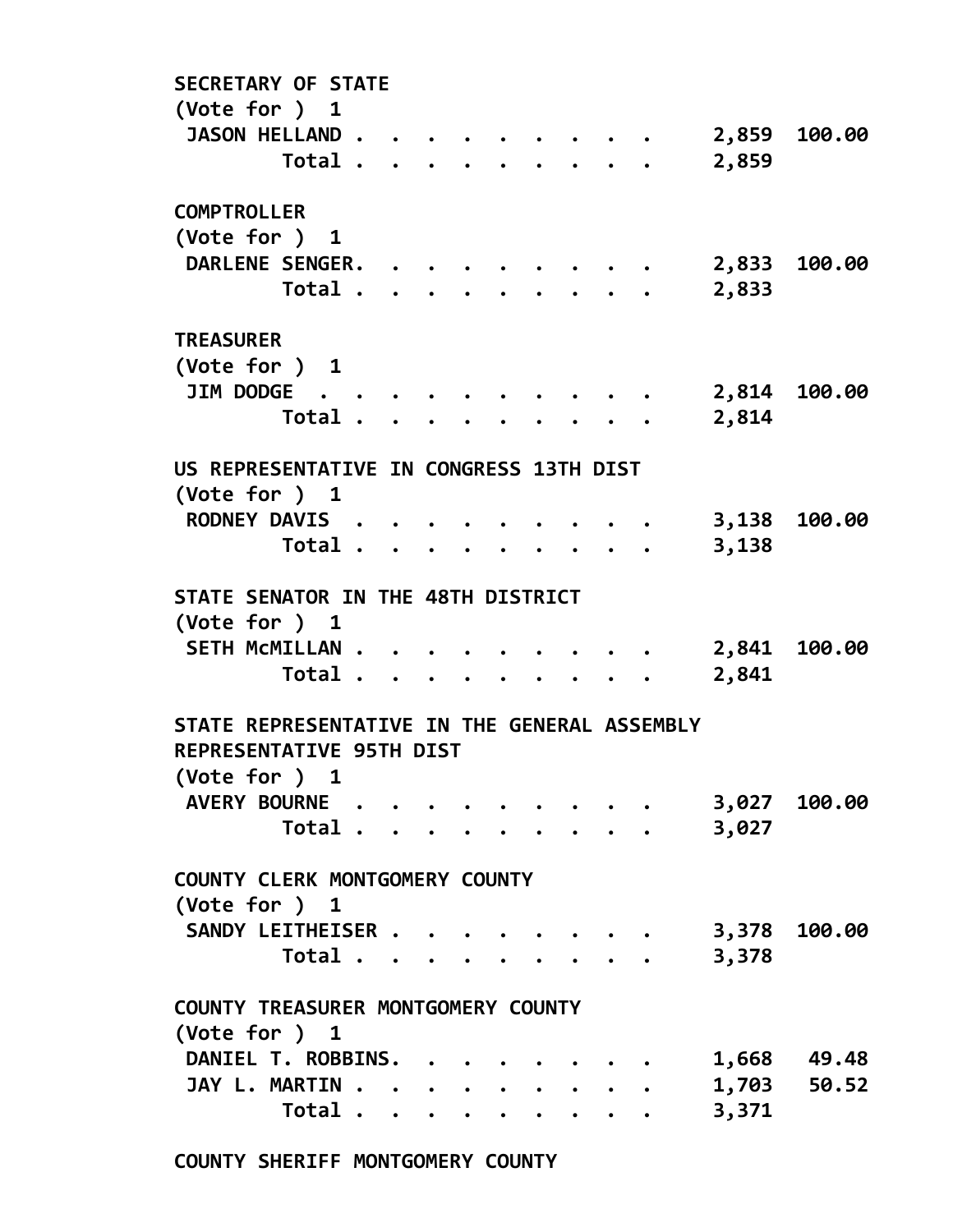| (Vote for ) 1                                                 |  |  |  |  |       |           |
|---------------------------------------------------------------|--|--|--|--|-------|-----------|
| RICK ROBBINS .                                                |  |  |  |  | 2,195 | 60.05     |
| SCOTT WOODS.                                                  |  |  |  |  | 1,460 | 39.95     |
| Total                                                         |  |  |  |  | 3,655 |           |
| STATE'S ATTORNEY (2 YR TERM) MONTGOMERY COUNTY                |  |  |  |  |       |           |
| (Vote for ) 1                                                 |  |  |  |  |       |           |
| NO CANDIDATE FILED                                            |  |  |  |  | 0     |           |
| REGIONAL SUPERINTENDENT OF SCHOOLS<br>(BOND/CHR/EFF/FAY/MONT) |  |  |  |  |       |           |
| (Vote for ) 1                                                 |  |  |  |  |       |           |
| NO CANDIDATE FILED                                            |  |  |  |  | 0     |           |
| REGIONAL SUPERINTENDENT OF SCHOOLS                            |  |  |  |  |       |           |
| (CALHOUN/GREENE/JERSEY/MACOUPIN)                              |  |  |  |  |       |           |
| (Vote for ) 1                                                 |  |  |  |  |       |           |
| NO CANDIDATE FILED                                            |  |  |  |  | 0     |           |
| <b>REGIONAL SUPERINTENDENT OF SCHOOLS (MADISON)</b>           |  |  |  |  |       |           |
| (Vote for ) 1                                                 |  |  |  |  |       |           |
| ROBERT W. WERDEN .                                            |  |  |  |  | 0     |           |
| REGIONAL SUPERINTENDENT OF SCHOOLS (MENARD/SANGAMON)          |  |  |  |  |       |           |
| (Vote for ) 1                                                 |  |  |  |  |       |           |
| JEFF VOSE                                                     |  |  |  |  | 8     | 100.00    |
| Total                                                         |  |  |  |  | 8     |           |
| <b>COUNTY BOARD MEMBER 1</b>                                  |  |  |  |  |       |           |
| (Vote for ) 1                                                 |  |  |  |  |       |           |
| JIM ALLEN                                                     |  |  |  |  |       | 131 27.93 |
| MEGAN BEELER                                                  |  |  |  |  | 338   | 72.07     |
| Total                                                         |  |  |  |  | 469   |           |
| <b>COUNTY BOARD MEMBER 2</b>                                  |  |  |  |  |       |           |
| (Vote for ) 1                                                 |  |  |  |  |       |           |
| SANDRA L. JOHNSON.                                            |  |  |  |  | 452   | 100.00    |
| Total                                                         |  |  |  |  | 452   |           |
| <b>COUNTY BOARD MEMBER 3</b>                                  |  |  |  |  |       |           |
| (Vote for ) 2                                                 |  |  |  |  |       |           |
| EVAN YOUNG                                                    |  |  |  |  |       | 466 51.15 |
| DONNA YESKE.                                                  |  |  |  |  | 445   | 48.85     |
| Total                                                         |  |  |  |  | 911   |           |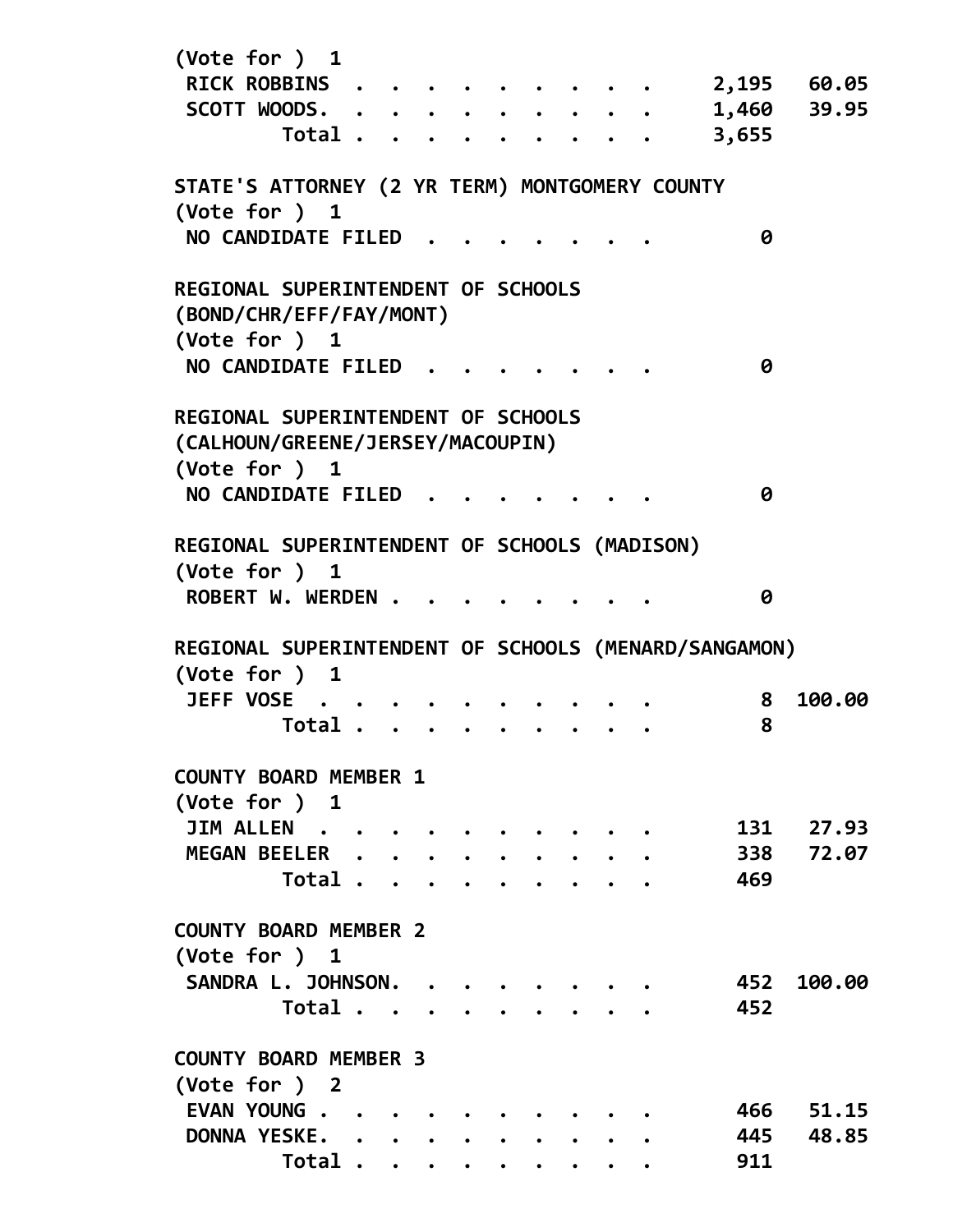| <b>COUNTY BOARD MEMBER 4</b><br>(Vote for ) 2 |                |                 |  |  |                                                   |       |              |
|-----------------------------------------------|----------------|-----------------|--|--|---------------------------------------------------|-------|--------------|
| EARLENE BLACKBURN-ROBINSON.                   |                |                 |  |  |                                                   | 353   | 60.24        |
| ROBERTA MEYER                                 |                |                 |  |  | $\bullet$ $\bullet$ $\bullet$ $\bullet$ $\bullet$ | 233   | 39.76        |
|                                               | Total          |                 |  |  |                                                   | 586   |              |
|                                               |                |                 |  |  |                                                   |       |              |
| <b>COUNTY BOARD MEMBER 5</b>                  |                |                 |  |  |                                                   |       |              |
| (Vote for ) 1                                 |                |                 |  |  |                                                   |       |              |
| WILLIAM BERGEN.                               |                |                 |  |  |                                                   |       | 265 100.00   |
|                                               | Total          |                 |  |  | $\ddot{\phantom{a}}$                              | 265   |              |
| COUNTY BOARD MEMBER 6 (4 YR)                  |                |                 |  |  |                                                   |       |              |
| (Vote for ) 2                                 |                |                 |  |  |                                                   |       |              |
| ROBERT F. MULCH, JR                           |                |                 |  |  |                                                   |       | 317 44.71    |
| MARK HUGHES.                                  |                |                 |  |  |                                                   |       | 392 55.29    |
|                                               | Total          |                 |  |  |                                                   | 709   |              |
| COUNTY BOARD MEMBER 6 (2 YR)                  |                |                 |  |  |                                                   |       |              |
| (Vote for ) 1                                 |                |                 |  |  |                                                   |       |              |
| DENNIS McCAMMACK                              |                |                 |  |  |                                                   |       | 464 100.00   |
|                                               | Total          |                 |  |  |                                                   | 464   |              |
|                                               |                | $\cdot$ $\cdot$ |  |  |                                                   |       |              |
| <b>COUNTY BOARD MEMBER 7</b>                  |                |                 |  |  |                                                   |       |              |
| (Vote for ) 1                                 |                |                 |  |  |                                                   |       |              |
| ROBERT "BOB" SNEED.                           |                |                 |  |  |                                                   | 386   | 100.00       |
|                                               | Total          |                 |  |  |                                                   | 386   |              |
| JUDGE OF THE APPELLATE COURT                  |                |                 |  |  |                                                   |       |              |
| APPELLATE JUDICIAL DISTRICT 5 (GOLDENHERSH)   |                |                 |  |  |                                                   |       |              |
| (Vote for ) 1                                 |                |                 |  |  |                                                   |       |              |
| DAVID K. OVERSTREET                           |                |                 |  |  |                                                   |       | 2,696 100.00 |
|                                               | Total $\cdots$ |                 |  |  |                                                   |       |              |
|                                               |                |                 |  |  |                                                   | 2,696 |              |
| PRECINCT COMMITTEEMAN AUDUBON                 |                |                 |  |  |                                                   |       |              |
| (Vote for ) 1                                 |                |                 |  |  |                                                   |       |              |
| NO CANDIDATE FILED                            |                |                 |  |  |                                                   | 0     |              |
|                                               |                |                 |  |  |                                                   |       |              |
| PRECINCT COMMITTEEMAN BOIS D'ARC              |                |                 |  |  |                                                   |       |              |
| $(\text{Vote for })$ 1                        |                |                 |  |  |                                                   |       |              |
| CLARK JOHNSON                                 |                |                 |  |  |                                                   | 69    | 100.00       |
|                                               | Total          |                 |  |  |                                                   | 69    |              |
|                                               |                |                 |  |  |                                                   |       |              |

PRECINCT COMMITTEEMAN BUTLER GROVE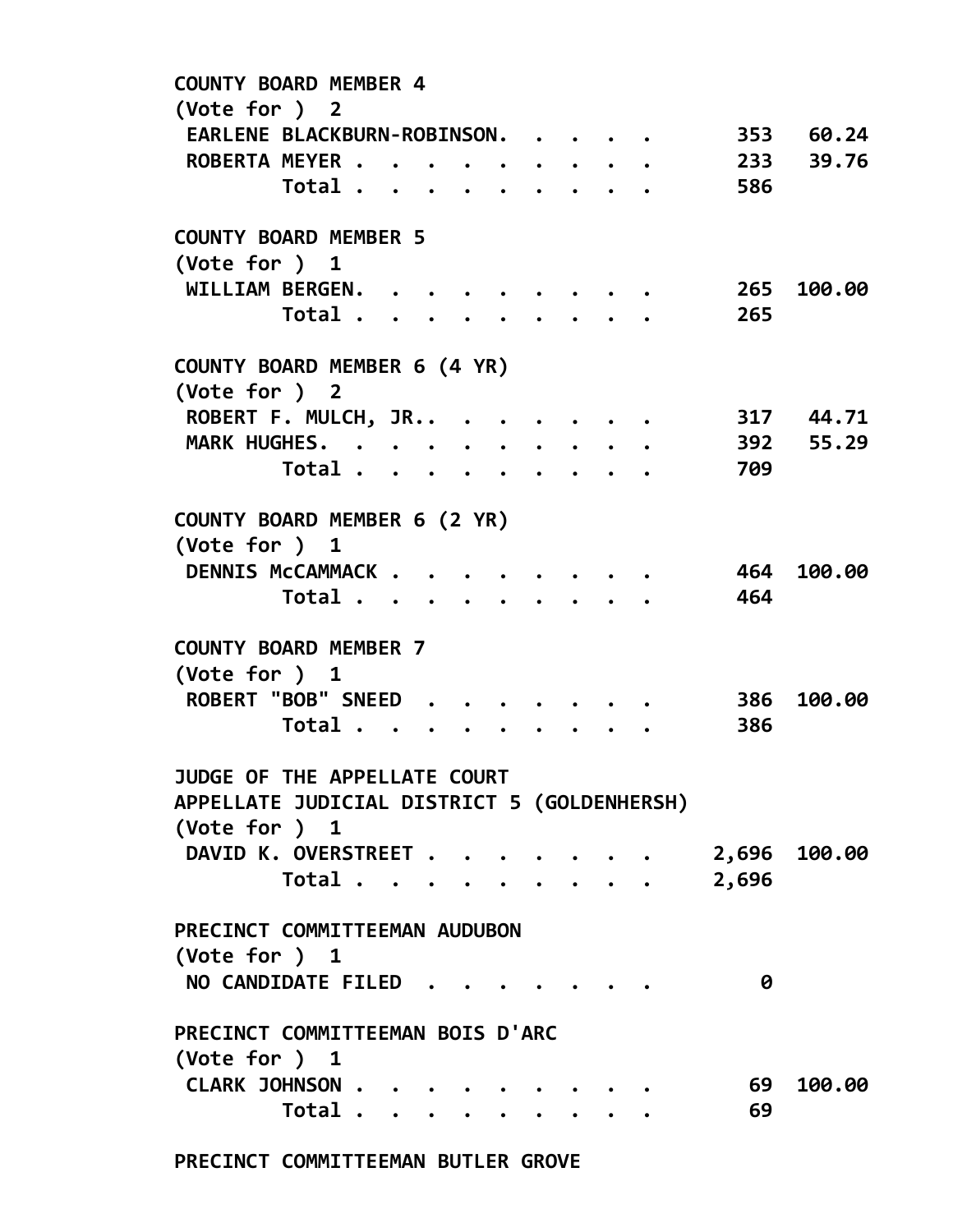| (Vote for ) 1<br>NO CANDIDATE FILED                         |         |  |  |  |  | 0   |        |
|-------------------------------------------------------------|---------|--|--|--|--|-----|--------|
| PRECINCT COMMITTEEMAN EAST FORK 1<br>(Vote for $)$ 1        |         |  |  |  |  |     |        |
| <b>NO CANDIDATE FILED</b>                                   |         |  |  |  |  | 0   |        |
| PRECINCT COMMITTEEMAN EAST FORK 2<br>(Vote for ) 1          |         |  |  |  |  |     |        |
| ROBERTA MEYER                                               |         |  |  |  |  | -25 | 100.00 |
|                                                             | Total   |  |  |  |  | 25  |        |
| PRECINCT COMMITTEEMAN EAST FORK 3<br>$(\text{Vote for })$ 1 |         |  |  |  |  |     |        |
| <b>BRADFORD A. OZEE</b>                                     |         |  |  |  |  | 136 | 100.00 |
|                                                             | Total   |  |  |  |  | 136 |        |
| PRECINCT COMMITTEEMAN FILLMORE CONSOLIDATED                 |         |  |  |  |  |     |        |
| $(\text{Vote for })$ 1                                      |         |  |  |  |  |     |        |
| <b>STEVEN JANSSEN.</b>                                      |         |  |  |  |  | 127 | 100.00 |
|                                                             | Total . |  |  |  |  | 127 |        |
| PRECINCT COMMITTEEMAN GRISHAM 1<br>(Vote for ) $1$          |         |  |  |  |  |     |        |
| NO CANDIDATE FILED                                          |         |  |  |  |  | 0   |        |
| PRECINCT COMMITTEEMAN GRISHAM 2<br>(Vote for ) 1            |         |  |  |  |  |     |        |
| NO CANDIDATE FILED                                          |         |  |  |  |  | 0   |        |
| PRECINCT COMMITTEEMAN HARVEL<br>(Vote for ) 1               |         |  |  |  |  |     |        |
| NO CANDIDATE FILED.                                         |         |  |  |  |  | 0   |        |
| PRECINCT COMMITTEEMAN HILLSBORO 1<br>(Vote for ) 1          |         |  |  |  |  |     |        |
| TERRY L. RICHMOND.                                          |         |  |  |  |  | 82  | 100.00 |
|                                                             | Total   |  |  |  |  | 82  |        |
| PRECINCT COMMITTEEMAN HILLSBORO 2<br>(Vote for ) 1          |         |  |  |  |  |     |        |
| DARYL HODGES                                                |         |  |  |  |  | 72  | 100.00 |
|                                                             |         |  |  |  |  |     |        |
|                                                             | Total   |  |  |  |  | 72  |        |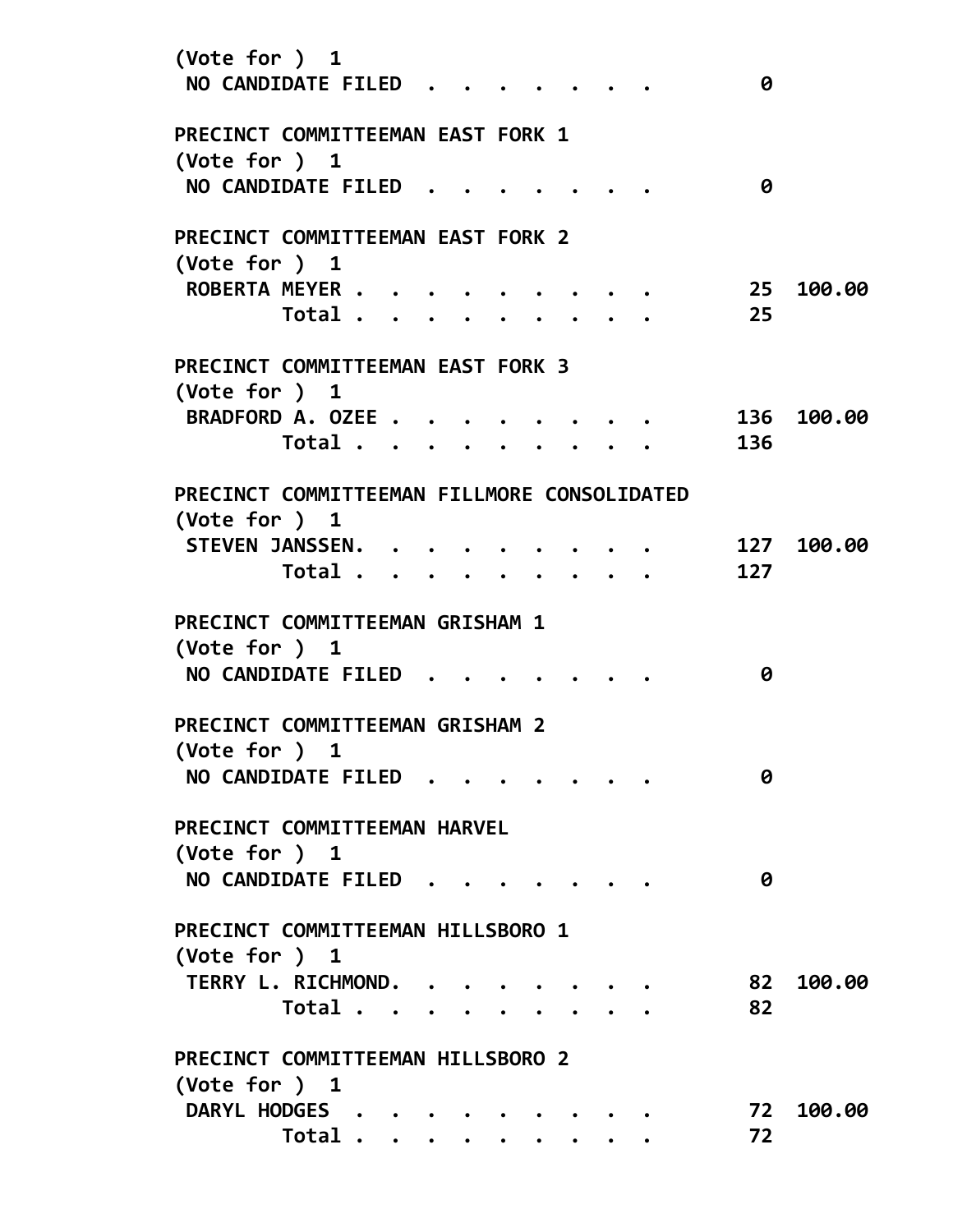| PRECINCT COMMITTEEMAN HILLSBORO 3<br>(Vote for $)$ 1 |  |  |     |            |
|------------------------------------------------------|--|--|-----|------------|
| LYLE R. "DICK" JAMES.                                |  |  |     | 150 100.00 |
| Total                                                |  |  | 150 |            |
| PRECINCT COMMITTEEMAN HILLSBORO 4                    |  |  |     |            |
| (Vote for ) 1                                        |  |  |     |            |
| NO CANDIDATE FILED                                   |  |  | 0   |            |
| PRECINCT COMMITTEEMAN HILLSBORO 5                    |  |  |     |            |
| (Vote for $)$ 1                                      |  |  |     |            |
| <b>DARRIN JORN.</b>                                  |  |  | 121 | 100.00     |
| Total                                                |  |  | 121 |            |
| PRECINCT COMMITTEEMAN HILLSBORO 6                    |  |  |     |            |
| (Vote for ) $1$                                      |  |  |     |            |
| <b>NO CANDIDATE FILED</b>                            |  |  | 0   |            |
| PRECINCT COMMITTEEMAN IRVING                         |  |  |     |            |
| (Vote for $)$ 1                                      |  |  |     |            |
| <b>NO CANDIDATE FILED</b>                            |  |  | 0   |            |
| PRECINCT COMMITTEEMAN NOKOMIS 1                      |  |  |     |            |
| (Vote for ) 1                                        |  |  |     |            |
| NELSON E. AUMANN .                                   |  |  | 38  | 100.00     |
| Total                                                |  |  | 38  |            |
| PRECINCT COMMITTEEMAN NOKOMIS 2                      |  |  |     |            |
| (Vote for ) 1                                        |  |  |     |            |
| NO CANDIDATE FILED                                   |  |  | 0   |            |
| PRECINCT COMMITTEEMAN NOKOMIS 3                      |  |  |     |            |
| $(\text{Vote for })$ 1                               |  |  |     |            |
| SHELLY A. GRIGOROFF                                  |  |  | 44  | 100.00     |
| Total                                                |  |  | 44  |            |
| PRECINCT COMMITTEEMAN NOKOMIS 4                      |  |  |     |            |
| $(\text{Vote for })$ 1                               |  |  |     |            |
| SCOTT GRIGOROFF                                      |  |  | 75  | 100.00     |
| Total                                                |  |  | 75  |            |
| PRECINCT COMMITTEEMAN NORTH LITCHFIELD 1             |  |  |     |            |
| (Vote for $)$ 1                                      |  |  |     |            |
| CONNIE L. BECK.                                      |  |  |     | 135 100.00 |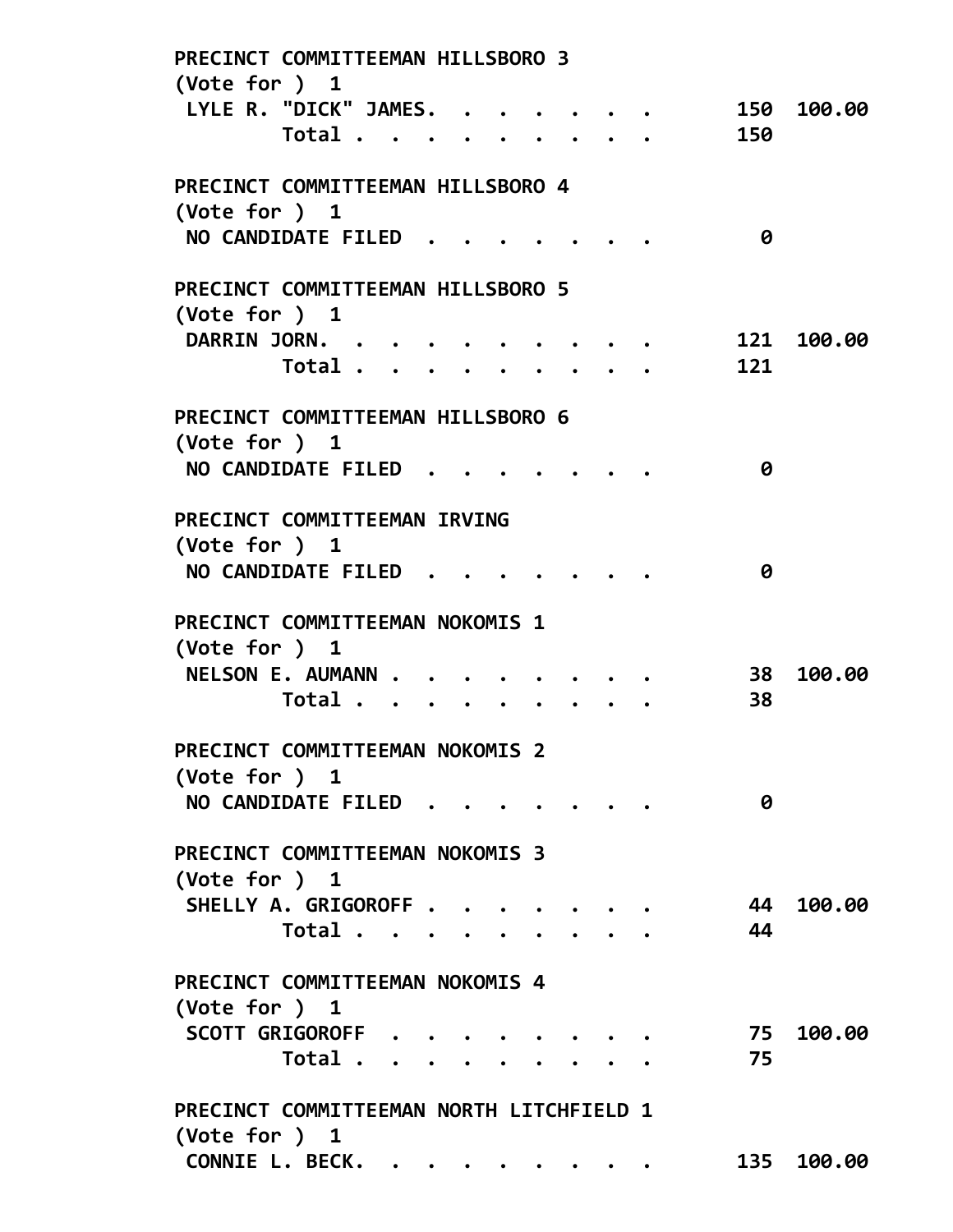| Total.                                                             | 135 |            |
|--------------------------------------------------------------------|-----|------------|
| PRECINCT COMMITTEEMAN NORTH LITCHFIELD 2<br>$(\text{Vote for })$ 1 |     |            |
| NO CANDIDATE FILED                                                 | 0   |            |
| PRECINCT COMMITTEEMAN NORTH LITCHFIELD 3<br>(Vote for $)$ 1        |     |            |
| CURT FAAS                                                          | 66  | 100.00     |
| Total                                                              | 66  |            |
| PRECINCT COMMITTEEMAN NORTH LITCHFIELD 4<br>(Vote for ) 1          |     |            |
| NO CANDIDATE FILED                                                 | 0   |            |
| PRECINCT COMMITTEEMAN NORTH LITCHFIELD 5<br>$(\text{Vote for })$ 1 |     |            |
| NO CANDIDATE FILED                                                 | 0   |            |
| PRECINCT COMMITTEEMAN NORTH LITCHFIELD 6<br>(Vote for $)$ 1        |     |            |
| NO CANDIDATE FILED.                                                | 0   |            |
| PRECINCT COMMITTEEMAN PITMAN<br>$(\text{Vote for })$ 1             |     |            |
| JEREMY L. JONES                                                    | 56  | 100.00     |
| Total                                                              | 56  |            |
| PRECINCT COMMITTEEMAN RAYMOND<br>(Vote for ) $1$                   |     |            |
| TIMOTHY J. MIZERA.                                                 |     | 174 100.00 |
| Total                                                              | 174 |            |
| PRECINCT COMMITTEEMAN ROUNTREE<br>$(\text{Vote for })$ 1           |     |            |
| NO CANDIDATE FILED                                                 | 0   |            |
| PRECINCT COMMITTEEMAN SOUTH LITCHFIELD 1<br>$(\text{Vote for })$ 1 |     |            |
| WILLIAM BERGEN.                                                    | 70  | 100.00     |
| Total<br>$\bullet$ $\bullet$ $\bullet$ $\bullet$ $\bullet$         | 70  |            |
| PRECINCT COMMITTEEMAN SOUTH LITCHFIELD 2<br>(Vote for $)$ 1        |     |            |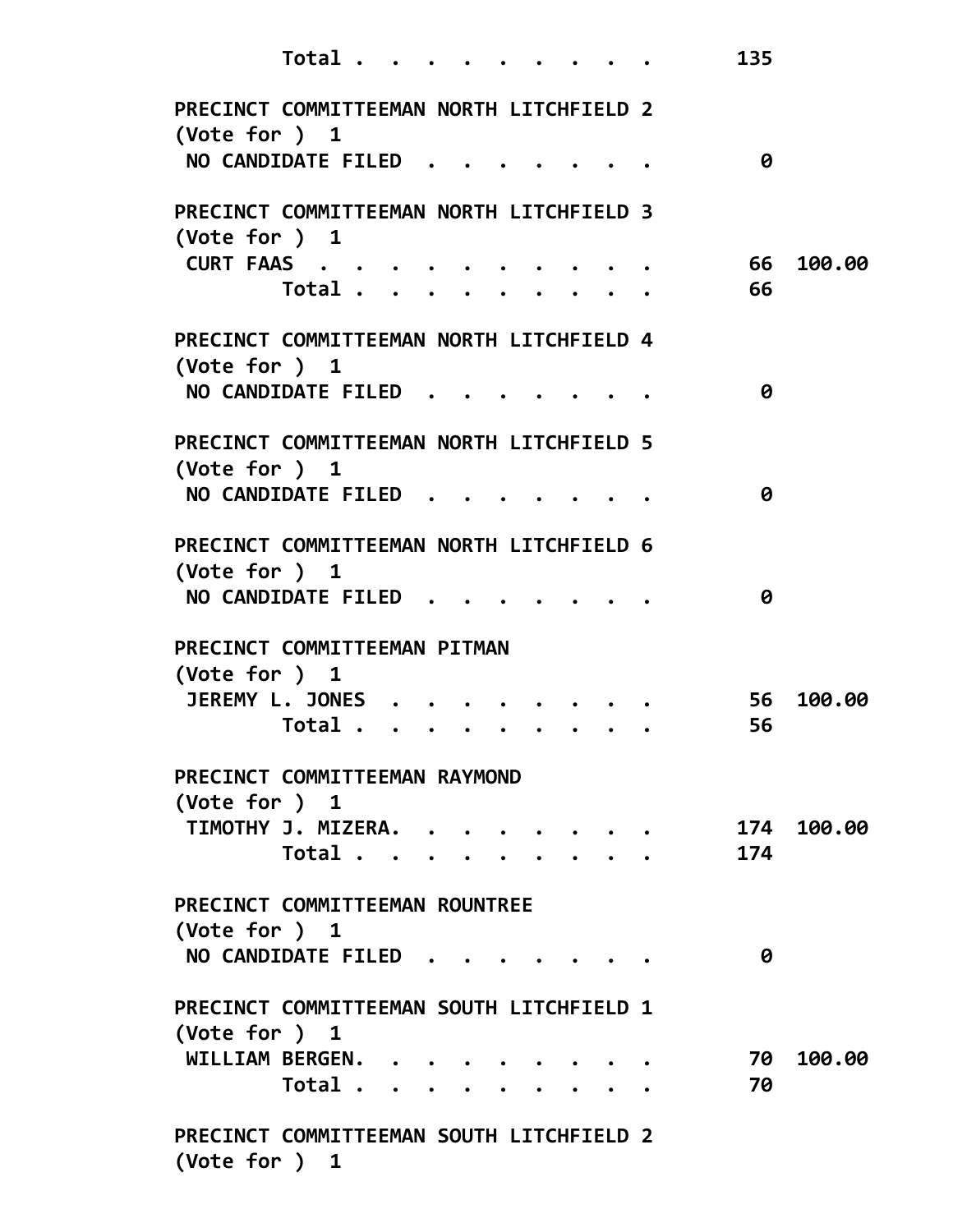| MARCIA SAILSBURY<br>Total                                   |   |  | . |  | 53<br>53                             | 100.00 |
|-------------------------------------------------------------|---|--|---|--|--------------------------------------|--------|
| PRECINCT COMMITTEEMAN SOUTH LITCHFIELD 3<br>(Vote for ) 1   |   |  |   |  |                                      |        |
| NO CANDIDATE FILED                                          |   |  |   |  | 0                                    |        |
| PRECINCT COMMITTEEMAN SOUTH LITCHFIELD 4<br>(Vote for $)$ 1 |   |  |   |  |                                      |        |
| KENNETH GAFFNEY                                             |   |  |   |  | 69                                   | 100.00 |
| Total                                                       |   |  |   |  | 69                                   |        |
|                                                             |   |  |   |  |                                      |        |
| PRECINCT COMMITTEEMAN WALSHVILLE<br>(Vote for ) $1$         |   |  |   |  |                                      |        |
| NO CANDIDATE FILED                                          |   |  |   |  | 0                                    |        |
| PRECINCT COMMITTEEMAN WITT 1<br>(Vote for ) $1$             |   |  |   |  |                                      |        |
| DONNA YESKE.                                                |   |  |   |  | 117                                  | 100.00 |
| Total                                                       |   |  |   |  | 117                                  |        |
|                                                             |   |  |   |  |                                      |        |
| PRECINCT COMMITTEEMAN WITT 2                                |   |  |   |  |                                      |        |
| (Note for ) 1                                               |   |  |   |  |                                      |        |
| JAY L. MARTIN                                               |   |  |   |  | 74                                   | 100.00 |
| Total                                                       |   |  |   |  | 74                                   |        |
| PRECINCT COMMITTEEMAN ZANESVILLE<br>(Vote for ) 1           |   |  |   |  |                                      |        |
| NO CANDIDATE FILED                                          |   |  |   |  | 0                                    |        |
|                                                             |   |  |   |  | *********** (DEMOCRATIC) *********** |        |
| <b>GOVERNOR and LIEUTENANT GOVERNOR</b>                     |   |  |   |  |                                      |        |
| (Vote for ) 1                                               |   |  |   |  |                                      |        |
| JB PRITZKER. .                                              |   |  |   |  | 1,081                                | 63.74  |
| CHRIS KENNEDY                                               |   |  |   |  | 349                                  | 20.58  |
| DANIEL BISS.                                                |   |  |   |  | 174                                  | 10.26  |
| BOB DAIBER                                                  |   |  |   |  | 40                                   | 2.36   |
| TIO HARDIMAN                                                |   |  |   |  | 19                                   | 1.12   |
| ROBERT MARSHALL                                             |   |  |   |  | 33                                   | 1.95   |
| Total                                                       | . |  |   |  | 1,696                                |        |
|                                                             |   |  |   |  |                                      |        |
| <b>ATTORNEY GENERAL</b>                                     |   |  |   |  |                                      |        |
| (Vote for ) 1                                               |   |  |   |  |                                      |        |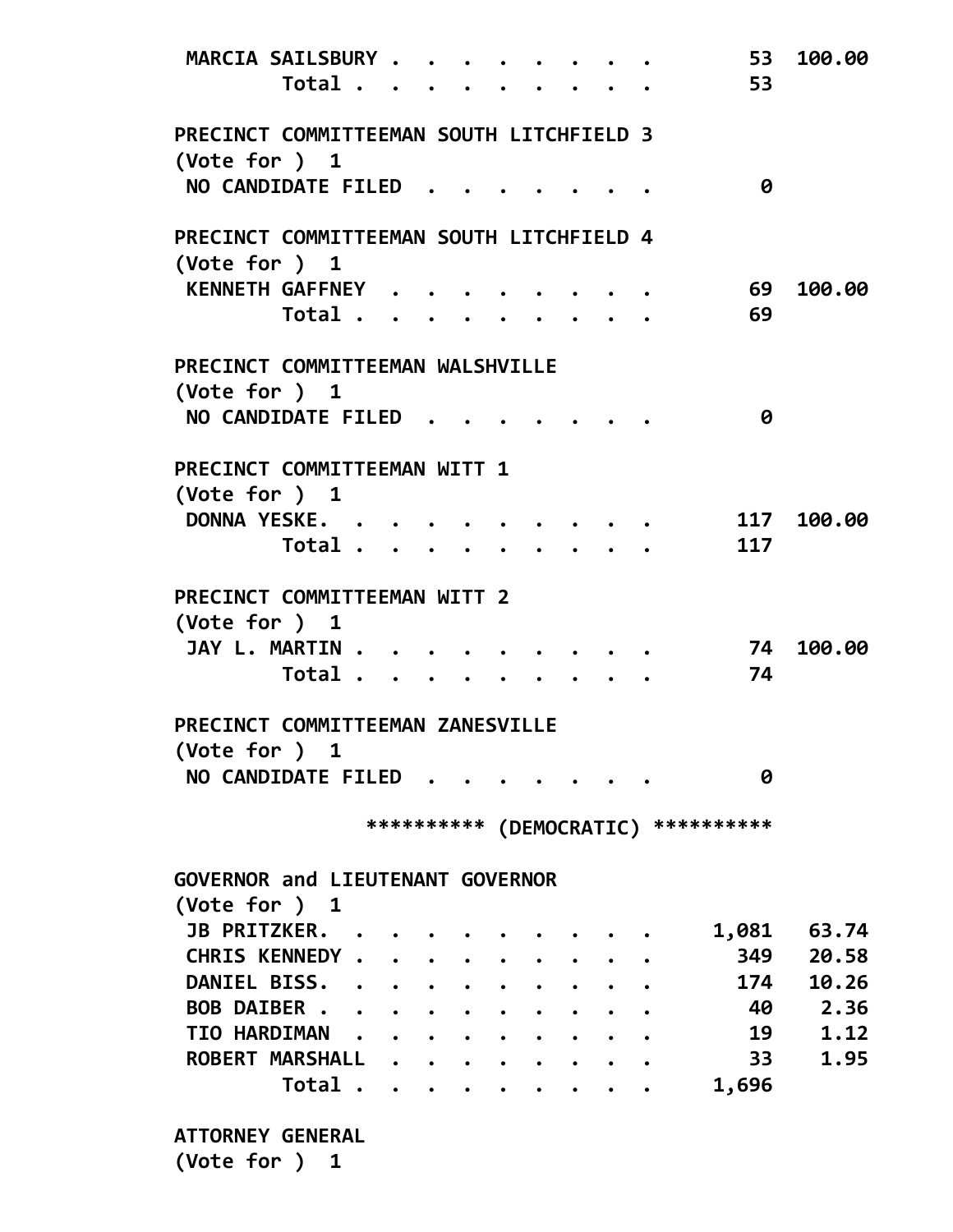| PAT QUINN<br>$\bullet$ $\bullet$      |  |                               |                                                   |                          |   | 877   | 53.25     |
|---------------------------------------|--|-------------------------------|---------------------------------------------------|--------------------------|---|-------|-----------|
| RENATO MARIOTTI                       |  |                               |                                                   |                          |   | 110   | 6.68      |
| <b>SCOTT DRURY.</b>                   |  |                               |                                                   |                          | . | 179   | 10.87     |
| NANCY ROTERING. .                     |  |                               | $\cdots$                                          |                          |   | 106   | 6.44      |
| KWAME RAOUL.                          |  | $\bullet$ $\bullet$ $\bullet$ | $\bullet$                                         |                          |   | 176   | 10.69     |
| <b>JESSE RUIZ</b>                     |  |                               | $\bullet$ $\bullet$ $\bullet$ $\bullet$ $\bullet$ |                          |   | 40    | 2.43      |
| SHARON FAIRLEY.                       |  |                               |                                                   |                          |   | 103   | 6.25      |
| <b>AARON GOLDSTEIN</b>                |  |                               |                                                   |                          | . | 56    | 3.40      |
| Total                                 |  |                               |                                                   | $\overline{\phantom{a}}$ |   | 1,647 |           |
| <b>SECRETARY OF STATE</b>             |  |                               |                                                   |                          |   |       |           |
| (Vote for ) 1                         |  |                               |                                                   |                          |   |       |           |
| JESSE WHITE. .                        |  |                               |                                                   |                          |   | 1,515 | 100.00    |
| Total .                               |  |                               |                                                   |                          |   | 1,515 |           |
| <b>COMPTROLLER</b>                    |  |                               |                                                   |                          |   |       |           |
| (Vote for ) 1                         |  |                               |                                                   |                          |   |       |           |
| SUSANA A. MENDOZA.                    |  |                               |                                                   |                          |   | 1,567 | 100.00    |
| Total                                 |  |                               |                                                   |                          |   | 1,567 |           |
| <b>TREASURER</b>                      |  |                               |                                                   |                          |   |       |           |
| (Vote for ) 1                         |  |                               |                                                   |                          |   |       |           |
| MICHAEL W. FRERICHS .                 |  |                               |                                                   |                          |   | 1,512 | 100.00    |
| Total.                                |  |                               |                                                   |                          |   | 1,512 |           |
| US REPRESENTATIVE IN CONGRESS DIST 13 |  |                               |                                                   |                          |   |       |           |
| $(\text{Vote for })$ 1                |  |                               |                                                   |                          |   |       |           |
| BETSY DIRKSEN LONDRIGAN.              |  |                               | $\sim$ $\sim$                                     |                          |   |       | 725 45.31 |
| ERIK JONES                            |  |                               |                                                   |                          |   | 503   | 31.44     |
| JON EBEL.                             |  |                               |                                                   |                          |   |       | 86 5.38   |
| DAVID M. GILL                         |  |                               |                                                   |                          |   | 180   | 11.25     |
| ANGEL SIDES.                          |  |                               |                                                   |                          |   | 106   | 6.63      |
| Total                                 |  |                               | $\cdots$                                          |                          |   | 1,600 |           |
| STATE CENTRAL COMMITTEEWOMAN          |  |                               |                                                   |                          |   |       |           |
| (Vote for ) 1                         |  |                               |                                                   |                          |   |       |           |
| JAYNE MAZZOTTI.                       |  |                               |                                                   |                          |   | 975   | 65.39     |
| PAMELLA GRONEMEYER                    |  |                               |                                                   |                          |   | 516   | 34.61     |
| Total                                 |  |                               |                                                   |                          |   | 1,491 |           |
| STATE CENTRAL COMMITTEEMAN            |  |                               |                                                   |                          |   |       |           |
| (Vote for ) 1                         |  |                               |                                                   |                          |   |       |           |
| TERRY REDMAN .                        |  |                               |                                                   |                          |   | 1,419 | 100.00    |
| Total                                 |  |                               |                                                   |                          |   | 1,419 |           |
|                                       |  |                               |                                                   |                          |   |       |           |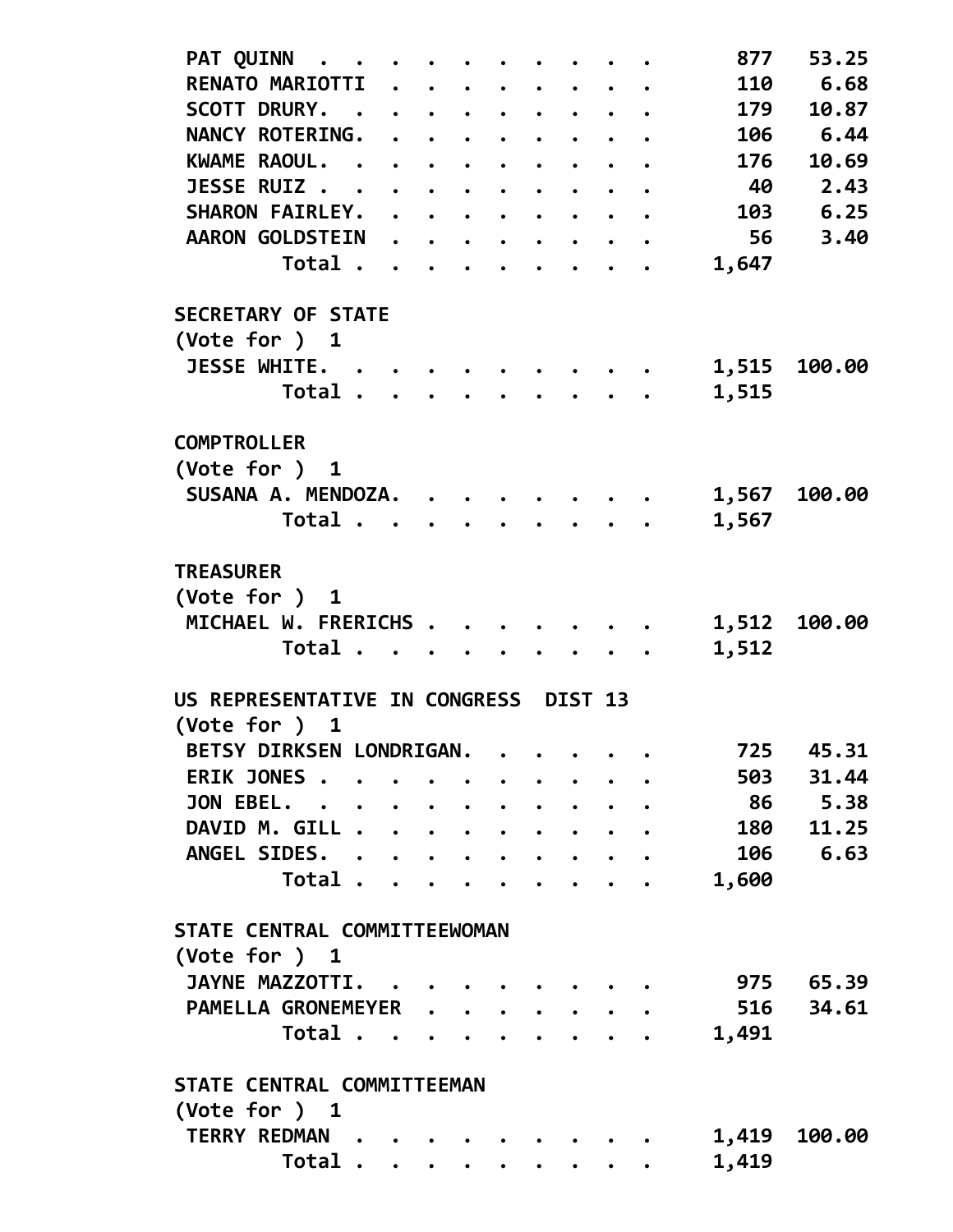STATE SENATOR IN THE 48TH DISTRICT (Vote for ) 1 ANDY MANAR . . . . . . . . . . . 1,578 100.00 Total . . . . . . . . . 1,578 STATE REPRESENTATIVE IN THE GENERAL ASSEMBLY REPRESENTATIVE 95TH DIST (Vote for ) 1 DILLON CLARK . . . . . . . . . . 1,477 100.00 Total . . . . . . . . . 1,477 COUNTY CLERK MONTGOMERY COUNTY (Vote for ) 1 NO CANDIDATE FILED . . . . . . . 0 COUNTY TREASURER MONTGOMERY COUNTY (Vote for ) 1 NIKKI LOHMAN . . . . . . . . . . 1,548 100.00 Total . . . . . . . . . 1,548 COUNTY SHERIFF MONTGOMERY COUNTY (Vote for ) 1 MARK C. BRAZEL. . . . . . . . . 1,434 100.00 Total . . . . . . . . . 1,434 STATE'S ATTORNEY (2 YR TERM) MONTGOMERY COUNTY (Vote for ) 1 BRYANT "BUTCH" HITCHINGS . . . . . 1,480 100.00 Total . . . . . . . . . 1,480 REGIONAL SUPERINTENDENT OF SCHOOLS (BOND/CHR/EFF/FAY/MONT) (Vote for ) 1 JULIE WOLLERMAN . . . . . . . . 1,436 100.00 Total . . . . . . . . . 1,436 REGIONAL SUPERINTENDENT OF SCHOOLS (CALHOUN/GREENE/JERSEY/MACOUPIN) (Vote for ) 1 MICHELLE MUELLER . . . . . . . . . 6 100.00 Total . . . . . . . . . 6 REGIONAL SUPERINTENDENT OF SCHOOLS (MADISON)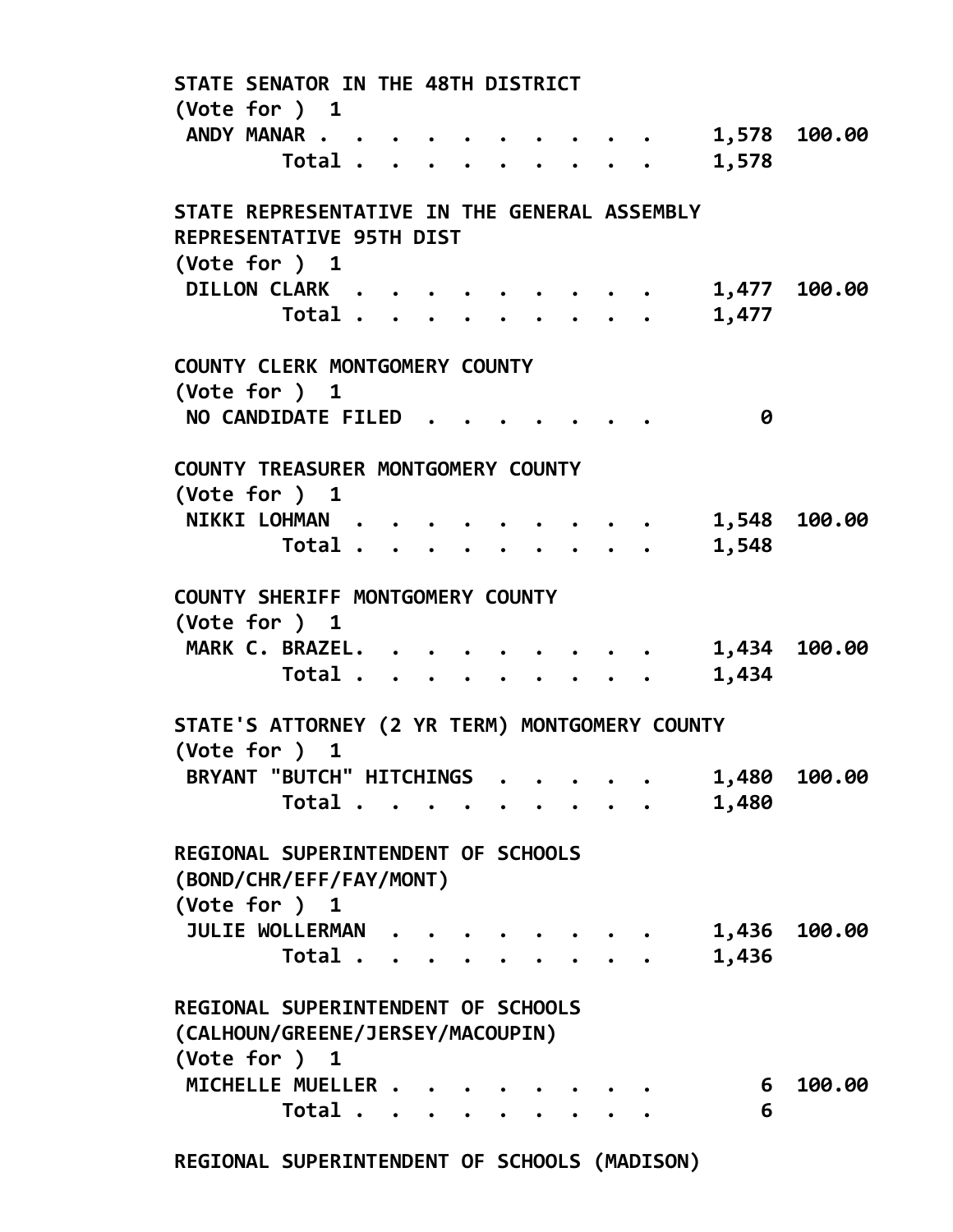| (Vote for $)$ 1<br>ANDREW PAUL REINKING.                                     |       |  |  |  | 0          |            |
|------------------------------------------------------------------------------|-------|--|--|--|------------|------------|
| REGIONAL SUPERINTENDENT OF SCHOOLS (MENARD/SANGAMON)                         |       |  |  |  |            |            |
| $(\text{Vote for })$ 1<br>NO CANDIDATE FILED                                 |       |  |  |  | 0          |            |
| <b>COUNTY BOARD MEMBER 1</b><br>(Vote for $)$ 1<br>NO CANDIDATE FILED        |       |  |  |  | 0          |            |
| <b>COUNTY BOARD MEMBER 2</b><br>$(\text{Vote for })$ 1<br>NO CANDIDATE FILED |       |  |  |  | 0          |            |
| <b>COUNTY BOARD MEMBER 3</b><br>(Vote for ) 2                                |       |  |  |  |            |            |
| STEVEN L. TRAYLOR. .                                                         | Total |  |  |  | 217<br>217 | 100.00     |
| <b>COUNTY BOARD MEMBER 4</b><br>(Vote for ) 2<br>NO CANDIDATE FILED          |       |  |  |  | 0          |            |
| <b>COUNTY BOARD MEMBER 5</b><br>$(\text{Vote for })$ 1                       |       |  |  |  |            |            |
| PERRY A. JACKSON .                                                           | Total |  |  |  | 213<br>213 | 100.00     |
| COUNTY BOARD MEMBER 6 (4 YR)<br>(Vote for ) 2                                |       |  |  |  |            |            |
| RONALD E. DEABENDERFER                                                       | Total |  |  |  | 242        | 242 100.00 |
| COUNTY BOARD MEMBER 6 (2 YR)<br>(Vote for ) 1<br>NO CANDIDATE FILED.         |       |  |  |  | 0          |            |
| <b>COUNTY BOARD MEMBER 7</b><br>(Vote for ) 1                                |       |  |  |  |            |            |
| NO CANDIDATE FILED                                                           |       |  |  |  | 0          |            |
| JUDGE OF THE APPELLATE COURT<br>APPELLATE JUDICIAL DISTRICT 5 (GOLDENHERSH)  |       |  |  |  |            |            |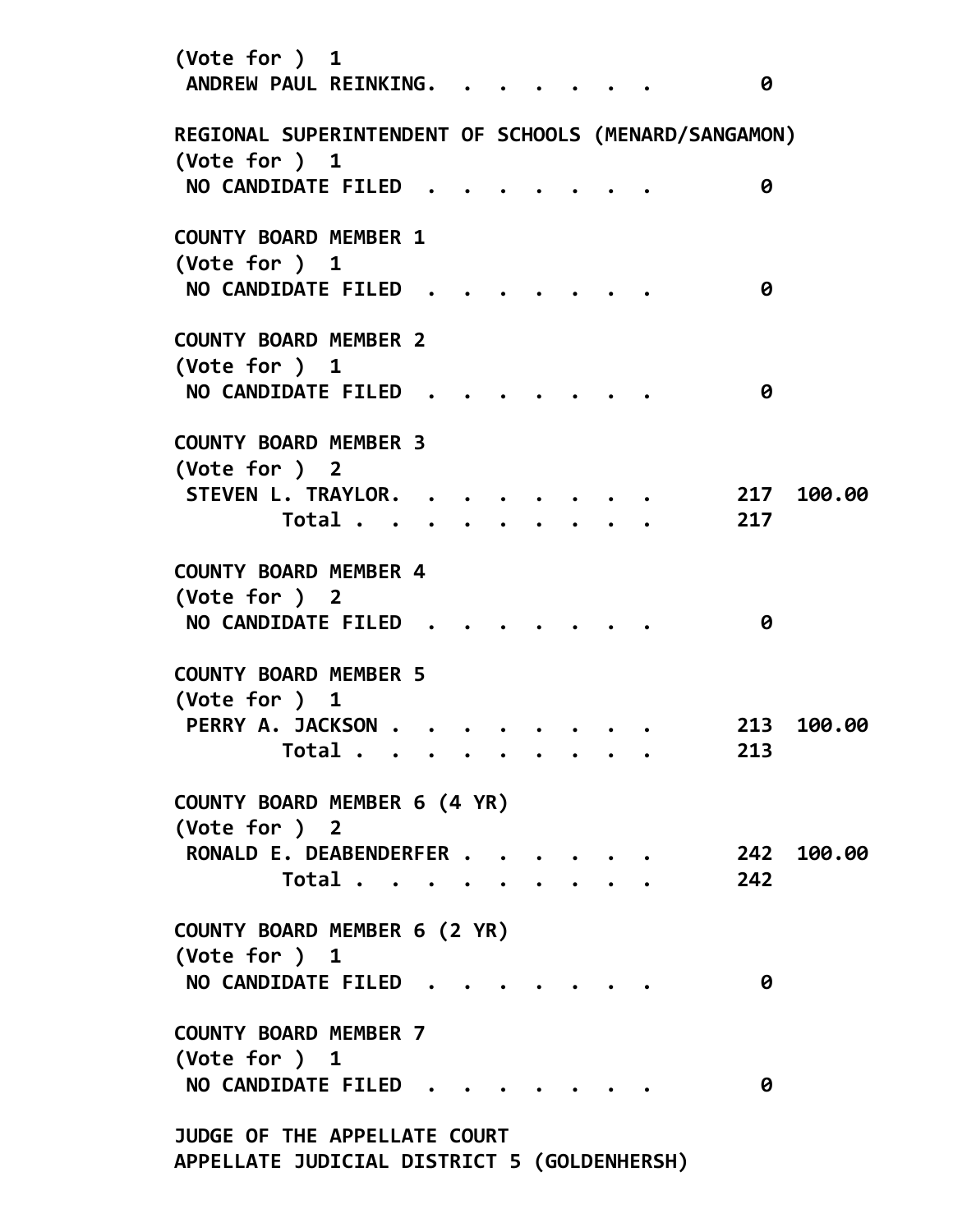| (Vote for ) $1$                                              |  |  |  |                                                   |          |              |
|--------------------------------------------------------------|--|--|--|---------------------------------------------------|----------|--------------|
| KEVIN T. HOERNER<br>Total                                    |  |  |  | $\bullet$ $\bullet$ $\bullet$ $\bullet$ $\bullet$ | 1,379    | 1,379 100.00 |
|                                                              |  |  |  |                                                   |          |              |
| PRECINCT COMMITTEEMAN AUDUBON                                |  |  |  |                                                   |          |              |
| $(\text{Vote for })$ 1<br>NO CANDIDATE FILED                 |  |  |  |                                                   | 0        |              |
| PRECINCT COMMITTEEMAN BOIS D'ARC                             |  |  |  |                                                   |          |              |
| (Vote for $)$ 1<br>NO CANDIDATE FILED.                       |  |  |  |                                                   | 0        |              |
|                                                              |  |  |  |                                                   |          |              |
| PRECINCT COMMITTEEMAN BUTLER GROVE<br>$(\text{Vote for })$ 1 |  |  |  |                                                   |          |              |
| NO CANDIDATE FILED                                           |  |  |  |                                                   | 0        |              |
| PRECINCT COMMITTEEMAN EAST FORK 1<br>(Vote for ) 1           |  |  |  |                                                   |          |              |
| STEPHEN VOYLES.<br>Total                                     |  |  |  |                                                   | 67<br>67 | 100.00       |
|                                                              |  |  |  |                                                   |          |              |
| PRECINCT COMMITTEEMAN EAST FORK 2<br>(Vote for ) 1           |  |  |  |                                                   |          |              |
| NO CANDIDATE FILED                                           |  |  |  |                                                   | 0        |              |
| PRECINCT COMMITTEEMAN EAST FORK 3<br>$(\text{Vote for })$ 1  |  |  |  |                                                   |          |              |
| STEVEN L. TRAYLOR.                                           |  |  |  |                                                   | 64       | 100.00       |
| Total                                                        |  |  |  |                                                   | 64       |              |
| PRECINCT COMMITTEEMAN FILLMORE CONSOLIDATED                  |  |  |  |                                                   |          |              |
| (Vote for $)$ 1                                              |  |  |  |                                                   | 46       | 100.00       |
| JAMES M. EVANS.<br>Total                                     |  |  |  |                                                   | 46       |              |
|                                                              |  |  |  |                                                   |          |              |
| PRECINCT COMMITTEEMAN GRISHAM 1<br>(Vote for ) 1             |  |  |  |                                                   |          |              |
| NO CANDIDATE FILED                                           |  |  |  |                                                   | 0        |              |
| PRECINCT COMMITTEEMAN GRISHAM 2                              |  |  |  |                                                   |          |              |
| (Vote for ) $1$<br>NO CANDIDATE FILED                        |  |  |  |                                                   | 0        |              |
| PRECINCT COMMITTEEMAN HARVEL                                 |  |  |  |                                                   |          |              |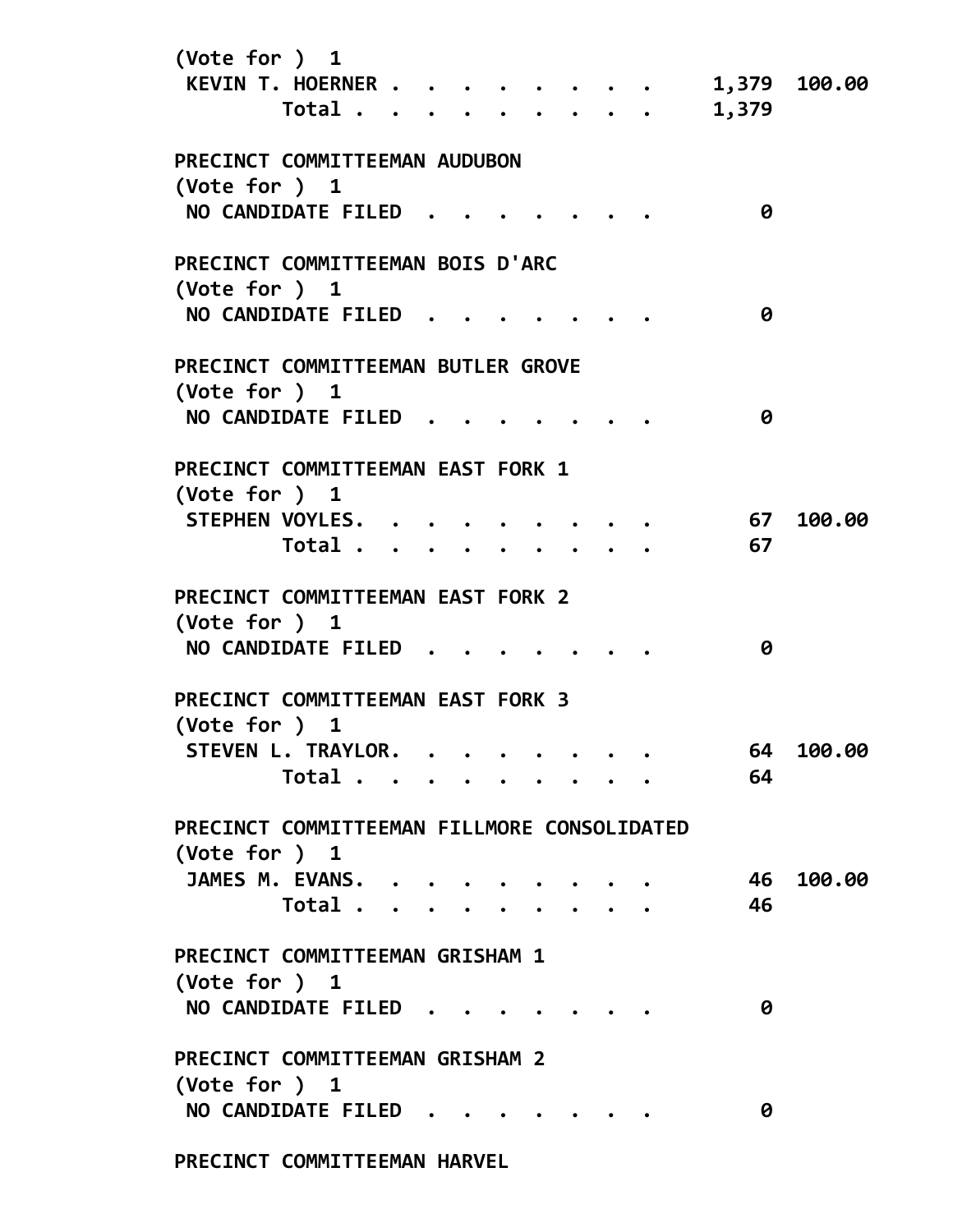| (Vote for ) 1<br>NO CANDIDATE FILED.                        |                               |  |  |  |  | 0        |        |
|-------------------------------------------------------------|-------------------------------|--|--|--|--|----------|--------|
| PRECINCT COMMITTEEMAN HILLSBORO 1<br>$(\text{Vote for })$ 1 |                               |  |  |  |  |          |        |
| NO CANDIDATE FILED.                                         |                               |  |  |  |  | 0        |        |
| PRECINCT COMMITTEEMAN HILLSBORO 2<br>$(\text{Vote for })$ 1 |                               |  |  |  |  |          |        |
| PAUL SELLERS                                                | Total                         |  |  |  |  | 43<br>43 | 100.00 |
| PRECINCT COMMITTEEMAN HILLSBORO 3<br>$(\text{Vote for })$ 1 |                               |  |  |  |  |          |        |
| NO CANDIDATE FILED                                          |                               |  |  |  |  | 0        |        |
| PRECINCT COMMITTEEMAN HILLSBORO 4<br>(Vote for $)$ 1        |                               |  |  |  |  |          |        |
| NO CANDIDATE FILED.                                         |                               |  |  |  |  | 0        |        |
| PRECINCT COMMITTEEMAN HILLSBORO 5<br>$(\text{Vote for })$ 1 |                               |  |  |  |  |          |        |
| <b>JIM MOORE</b>                                            | $\ddot{\phantom{a}}$<br>Total |  |  |  |  | 67<br>67 | 100.00 |
|                                                             |                               |  |  |  |  |          |        |
| PRECINCT COMMITTEEMAN HILLSBORO 6<br>$(\text{Vote for })$ 1 |                               |  |  |  |  |          |        |
| MELANIE SHERER.                                             |                               |  |  |  |  | 71       | 100.00 |
|                                                             | Total                         |  |  |  |  | 71       |        |
| PRECINCT COMMITTEEMAN IRVING<br>(Vote for ) 1               |                               |  |  |  |  |          |        |
| <b>NO CANDIDATE FILED</b>                                   |                               |  |  |  |  | 0        |        |
| PRECINCT COMMITTEEMAN NOKOMIS 1<br>(Vote for $)$ 1          |                               |  |  |  |  |          |        |
| <b>NO CANDIDATE FILED</b>                                   |                               |  |  |  |  | 0        |        |
| PRECINCT COMMITTEEMAN NOKOMIS 2<br>(Vote for $)$ 1          |                               |  |  |  |  |          |        |
| NO CANDIDATE FILED                                          |                               |  |  |  |  | 0        |        |
| PRECINCT COMMITTEEMAN NOKOMIS 3<br>(Note for ) 1            |                               |  |  |  |  |          |        |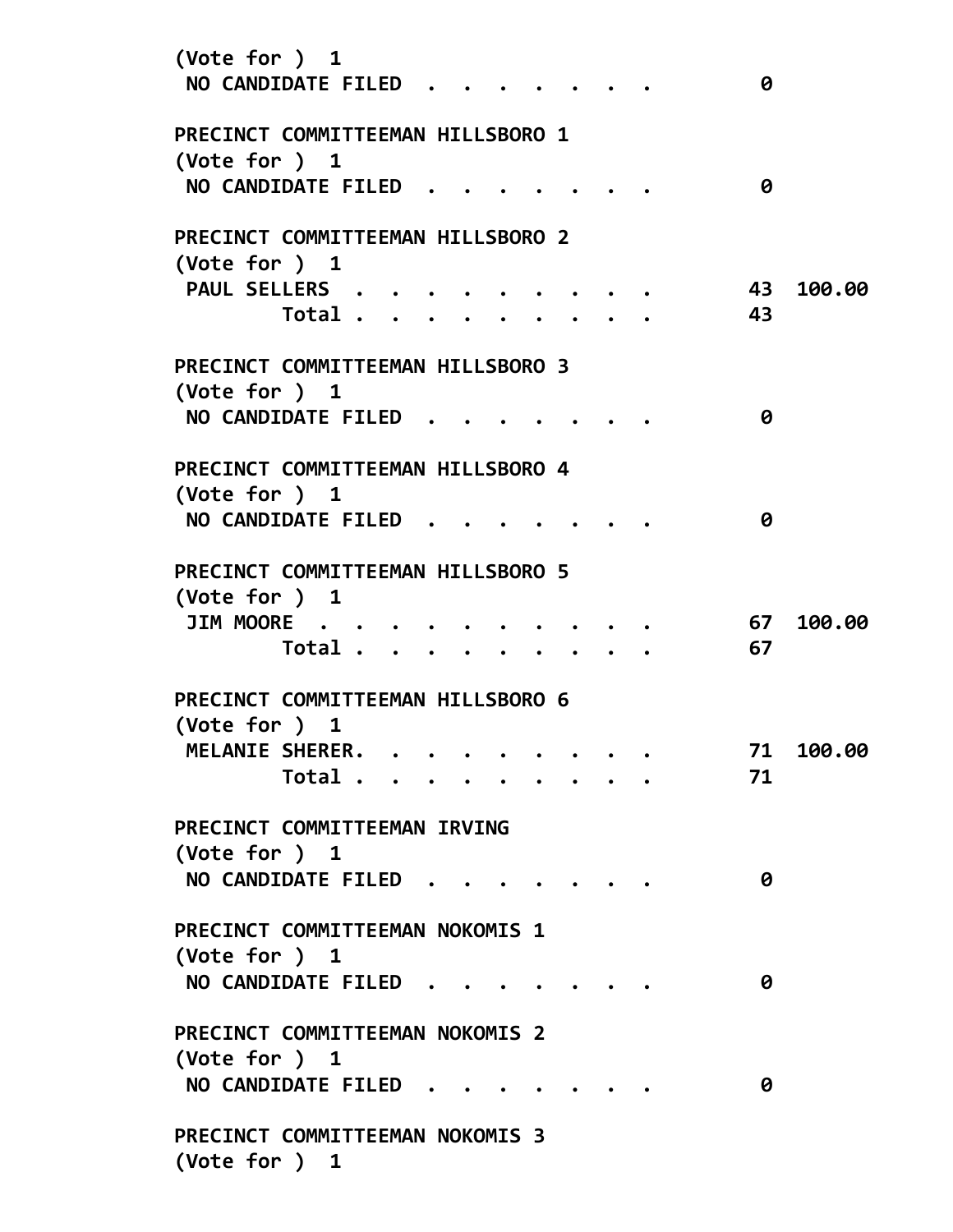| <b>NO CANDIDATE FILED</b>                                          | 0            |
|--------------------------------------------------------------------|--------------|
| PRECINCT COMMITTEEMAN NOKOMIS 4<br>(Vote for ) $1$                 |              |
| NO CANDIDATE FILED                                                 | 0            |
| PRECINCT COMMITTEEMAN NORTH LITCHFIELD 1                           |              |
| $(\text{Vote for })$ 1<br><b>NO CANDIDATE FILED</b>                | 0            |
| PRECINCT COMMITTEEMAN NORTH LITCHFIELD 2                           |              |
| $(\text{Vote for })$ 1                                             |              |
| NO CANDIDATE FILED                                                 | 0            |
| PRECINCT COMMITTEEMAN NORTH LITCHFIELD 3<br>(Note for ) 1          |              |
| TIMOTHY L. FOGLE                                                   | 100.00<br>50 |
| Total                                                              | 50           |
| PRECINCT COMMITTEEMAN NORTH LITCHFIELD 4<br>$(\text{Vote for })$ 1 |              |
| <b>NO CANDIDATE FILED</b>                                          | 0            |
| PRECINCT COMMITTEEMAN NORTH LITCHFIELD 5<br>$(\text{Vote for })$ 1 |              |
| TED ELIZONDO                                                       | 100.00<br>46 |
| Total                                                              | 46           |
| PRECINCT COMMITTEEMAN NORTH LITCHFIELD 6<br>(Vote for $)$ 1        |              |
| CHUCK NAPIER                                                       | 47 100.00    |
| Total                                                              | 47           |
| PRECINCT COMMITTEEMAN PITMAN<br>(Vote for ) 1                      |              |
| NO CANDIDATE FILED                                                 | 0            |
| PRECINCT COMMITTEEMAN RAYMOND<br>(Vote for $)$ 1                   |              |
| NO CANDIDATE FILED                                                 | 0            |
| PRECINCT COMMITTEEMAN ROUNTREE<br>(Vote for ) 1                    |              |
| NO CANDIDATE FILED                                                 | 0            |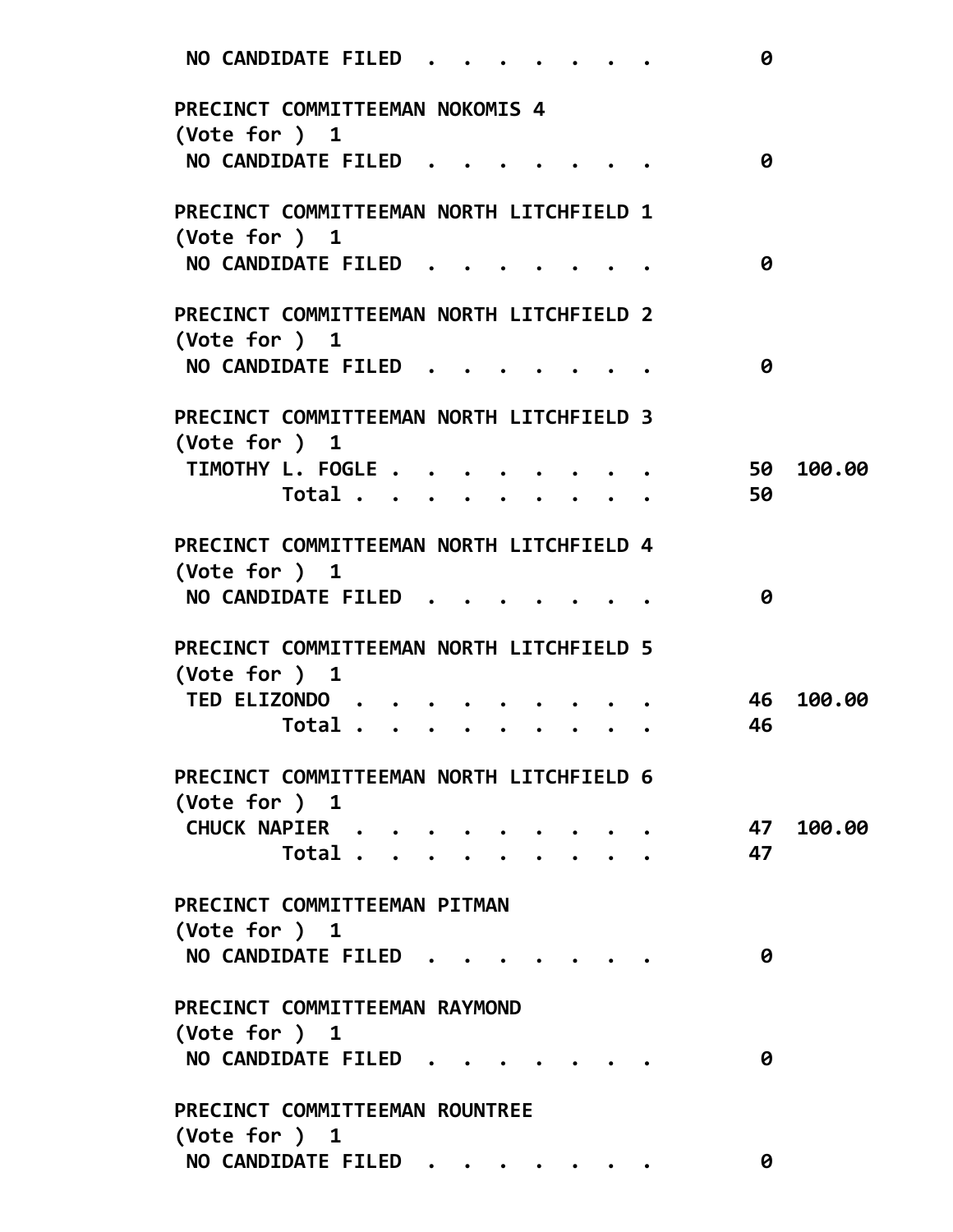| PRECINCT COMMITTEEMAN SOUTH LITCHFIELD 1<br>(Vote for ) 1          |   |       |  |  |  |  |  |  |  |  |  |                                       |           |
|--------------------------------------------------------------------|---|-------|--|--|--|--|--|--|--|--|--|---------------------------------------|-----------|
| EVELYN LANTER                                                      |   |       |  |  |  |  |  |  |  |  |  |                                       | 46 100.00 |
|                                                                    |   | Total |  |  |  |  |  |  |  |  |  | 46                                    |           |
| PRECINCT COMMITTEEMAN SOUTH LITCHFIELD 2                           |   |       |  |  |  |  |  |  |  |  |  |                                       |           |
| (Vote for ) $1$                                                    |   |       |  |  |  |  |  |  |  |  |  |                                       |           |
| PERRY A. JACKSON                                                   |   |       |  |  |  |  |  |  |  |  |  | 73                                    | 100.00    |
|                                                                    |   | Total |  |  |  |  |  |  |  |  |  | 73                                    |           |
| PRECINCT COMMITTEEMAN SOUTH LITCHFIELD 3<br>(Vote for ) $1$        |   |       |  |  |  |  |  |  |  |  |  |                                       |           |
| NO CANDIDATE FILED                                                 |   |       |  |  |  |  |  |  |  |  |  | 0                                     |           |
| PRECINCT COMMITTEEMAN SOUTH LITCHFIELD 4<br>$(\text{Vote for })$ 1 |   |       |  |  |  |  |  |  |  |  |  |                                       |           |
| RICHARD WENDEL.                                                    |   |       |  |  |  |  |  |  |  |  |  | 47                                    | 100.00    |
|                                                                    |   | Total |  |  |  |  |  |  |  |  |  | 47                                    |           |
| PRECINCT COMMITTEEMAN WALSHVILLE<br>(Vote for ) $1$                |   |       |  |  |  |  |  |  |  |  |  |                                       |           |
| NO CANDIDATE FILED                                                 |   |       |  |  |  |  |  |  |  |  |  | 0                                     |           |
| PRECINCT COMMITTEEMAN WITT 1<br>(Vote for $)$ 1                    |   |       |  |  |  |  |  |  |  |  |  |                                       |           |
| NO CANDIDATE FILED                                                 |   |       |  |  |  |  |  |  |  |  |  | 0                                     |           |
| PRECINCT COMMITTEEMAN WITT 2                                       |   |       |  |  |  |  |  |  |  |  |  |                                       |           |
| (Vote for ) 1                                                      |   |       |  |  |  |  |  |  |  |  |  |                                       |           |
| NO CANDIDATE FILED                                                 |   |       |  |  |  |  |  |  |  |  |  | 0                                     |           |
| PRECINCT COMMITTEEMAN ZANESVILLE                                   |   |       |  |  |  |  |  |  |  |  |  |                                       |           |
| (Vote for ) $1$<br>NO CANDIDATE FILED.                             |   |       |  |  |  |  |  |  |  |  |  | 0                                     |           |
|                                                                    |   |       |  |  |  |  |  |  |  |  |  |                                       |           |
|                                                                    |   |       |  |  |  |  |  |  |  |  |  | *********** (NONPARTISAN) *********** |           |
| NOKOMIS TOWNSHIP CEMETERY QUESTION                                 |   |       |  |  |  |  |  |  |  |  |  |                                       |           |
| (Vote for ) 1                                                      |   |       |  |  |  |  |  |  |  |  |  |                                       |           |
| Yes                                                                |   |       |  |  |  |  |  |  |  |  |  |                                       | 221 48.15 |
| No.                                                                | . |       |  |  |  |  |  |  |  |  |  | 238                                   | 51.85     |
|                                                                    |   | Total |  |  |  |  |  |  |  |  |  | 459                                   |           |